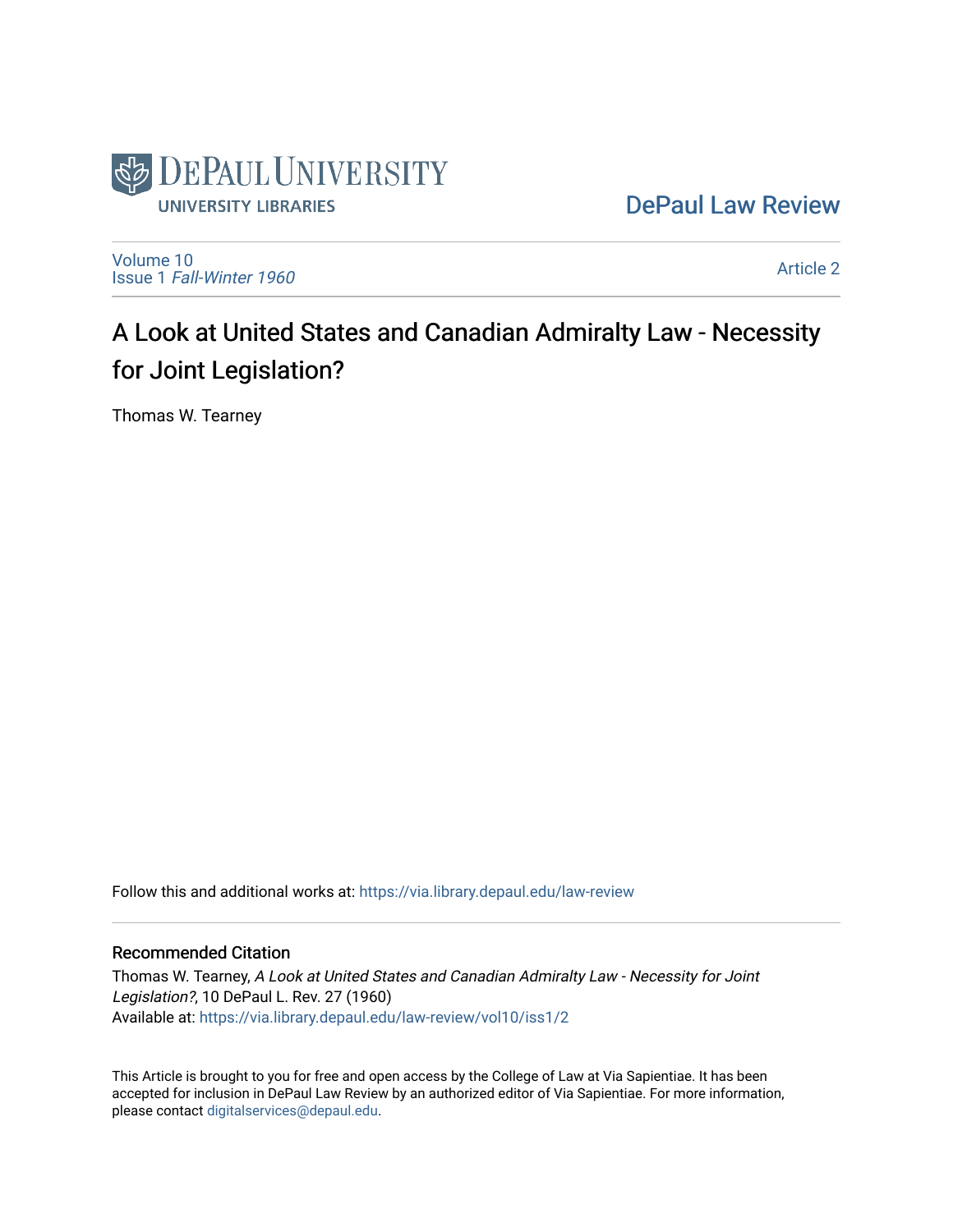## **A** LOOK **AT** UNITED STATES **AND** CANADIAN ADMIRALTY LAW-NECESSITY FOR JOINT LEGISLATION?

#### **THOMAS** W. TEARNEY

**UST AS THERE** are vehicular codes to govern the movement of motor traffic, so there are admiralty codes to govern the navigation of ships. Admiralty "rules of the road," however, have their origin in a far more distant past than modern day traffic laws.' But ancient origins are no justification for outdated rules-the laws of admiralty must be constantly re-examined in the light of changing conditions. That constant re-examination and, in some instances, revision is necessary can be seen when one considers, for example, the differences between the United States and Canadian admiralty laws and the effect of these differences upon ocean going vessels entering the United States through the St. Lawrence Seaway.

The Congress of the United States has defined as follows the jurisdictional limits of the rules of the road applicable to safe navigation on the Great Lakes within the jurisdiction of the United States:

**...** [T]he following rules for preventing collisions shall be followed in the navigation of all public and private vessels of the United States upon the Great Lakes and their connecting and tributary waters as far east as Montreal and in the navigation of all other vessels upon such lakes and waters while within the territorial waters of the United States.<sup>2</sup>

The Canadian Shipping Act, Regulations for Preventing Collisions at Sea, spells out the Canadian counterpart of this jurisdictional question:

The said regulations to apply and to have force in all navigable waters within Canada or within the jurisdiction of the Parliament of Canada except the waters

l An excellent discussion of the historical background of admiralty law is found in **GILMORE** and **BLACK, THE LAW OF ADMIRALTY 1-48 (1957).**

**2 33** U.S.C.A. **S** 241 (Supp. 1959).

**MR. TEARNEY** *is a member of the Illinois Bar. He is associated with the law firm of Kirkland, Ellis, Hodson, Chaffetz €6 Masters, and is a lecturer of the Admiralty Institute of John Marshall Law School. The present article was originally a speech presented by Mr. Tearney before the Maritime Law Section of the Canadian Bar Association in September, 1960.*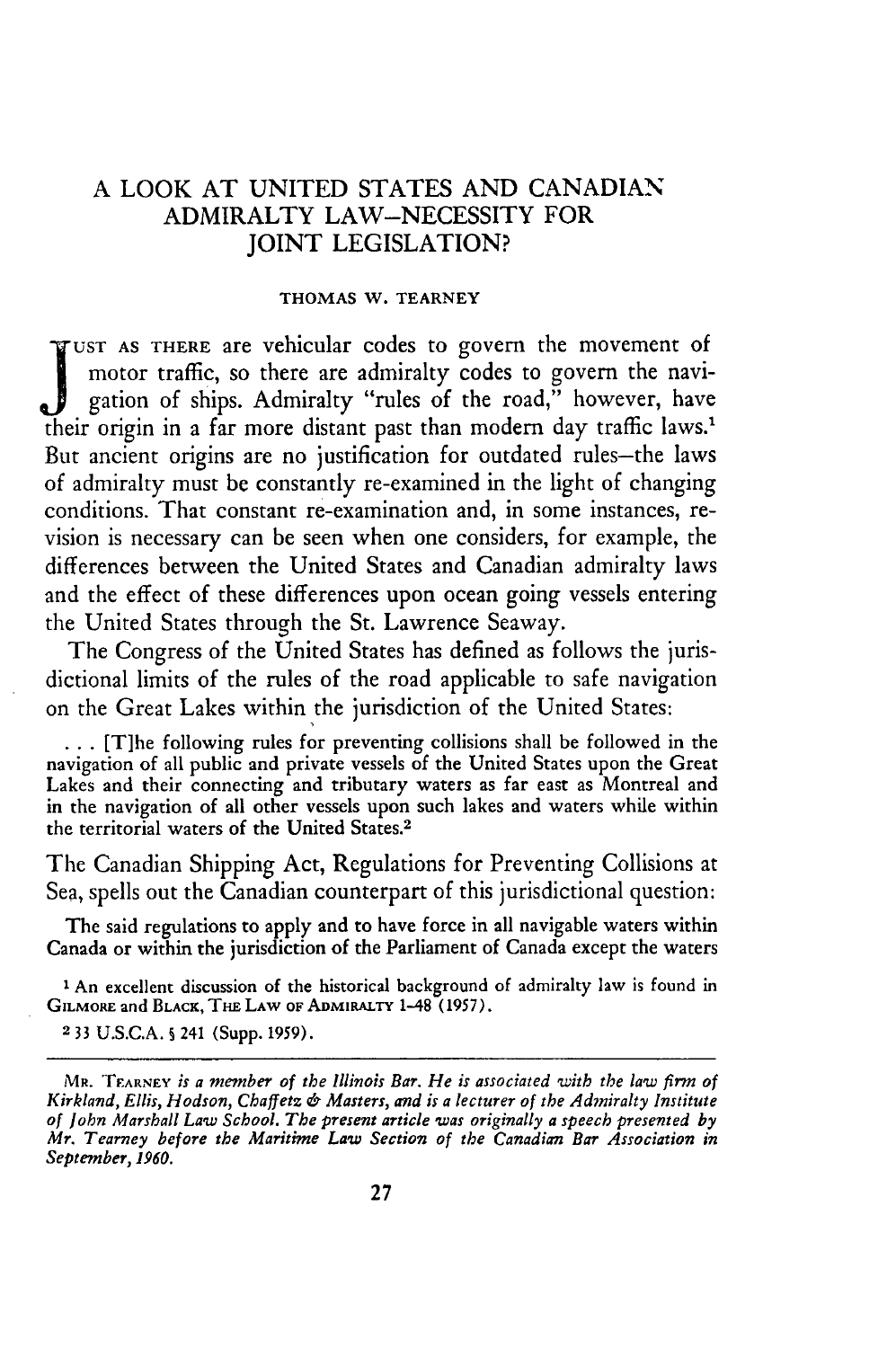of Lakes Superior and Huron, Georgian Bay, Lakes Erie and Ontario, their connecting and tributary waters and the St. Lawrence River, including the Ottawa River and its tributary waters, as far east as the lower exit of the Lachine Canal and the Victoria Bridge at Montreal, Province of Quebec.8

It can be seen from these legislative mandates that it is incumbent upon those responsible for the safe navigation of vessels to be **com**pletely and adequately cognizant of both the American and the Canadian rules.

The master and navigators of "salt water" experience coming into the Great Lakes are well schooled in the International Rules of the Road, and they have found the Canadian rules more closely akin to their past training and experience. Upon their entry into these inland fresh water lakes within the jurisdiction of the United States, however, they must be constantly alert to the variations in the United States maritime laws-variations which may seem strange and unrealistic to these men of salt water experience. It would behoove a master coming into the Great Lakes for the first time to have in his personal file the latest United States Coast Guard publication known as **RULES** OF **THE ROAD, GREAT** LAKES. <sup>4</sup>

## **"MODERATE SPEED"-A DOCTRINE WITH DIFFICULTIES**

Under both the Canadian and United States rules, the basic doctrine of "moderate speed" is one which has given most admiralty lawyers legal nightmares. In the event of a collision, it is incumbent upon the master of a vessel to have the mate or someone else who is equally qualified "cut in"<sup>5</sup> the ship's position and mark the exact time of this "cut" on the chart. Whether or not this is done may spell the difference between success and failure if litigation follows. Even during heavy weather performance of the task will not be overly difficult, because the running **D.R.6** track should be a fair indication of the

- **3 P.C. 1953-1287** (Can. Gaz., pt. **II** [Aug. **26, 1953]).**
- 4 **33 U.S.C.A. S§ 241-295** (Supp. **1959).**

**5** This is the navigational method of ascertaining a vessel's exact position. It is done **by** taking a true bearing on two or more fixed targets, and where the bearing lines intersect is the exact position of the vessel. (It is a **highly** developed technique of the master mariner wherein speed of the vessel is also an ingredient of an accurate position.)

**6** This is the abbreviation for "dead reckoning." Dead reckoning is another navigational term wherein a fairly accurate position of the ship can be ascertained **by** running a course line projection from the last known "cut," (as described in note *5 supra)* using the speed of the vessel multiplied **by** the time that the ship has been on this specific course. This is another **highly** skilled technique used **by** mariners wherein they must consider the set and the drift, the condition of the hull, and the various peculiari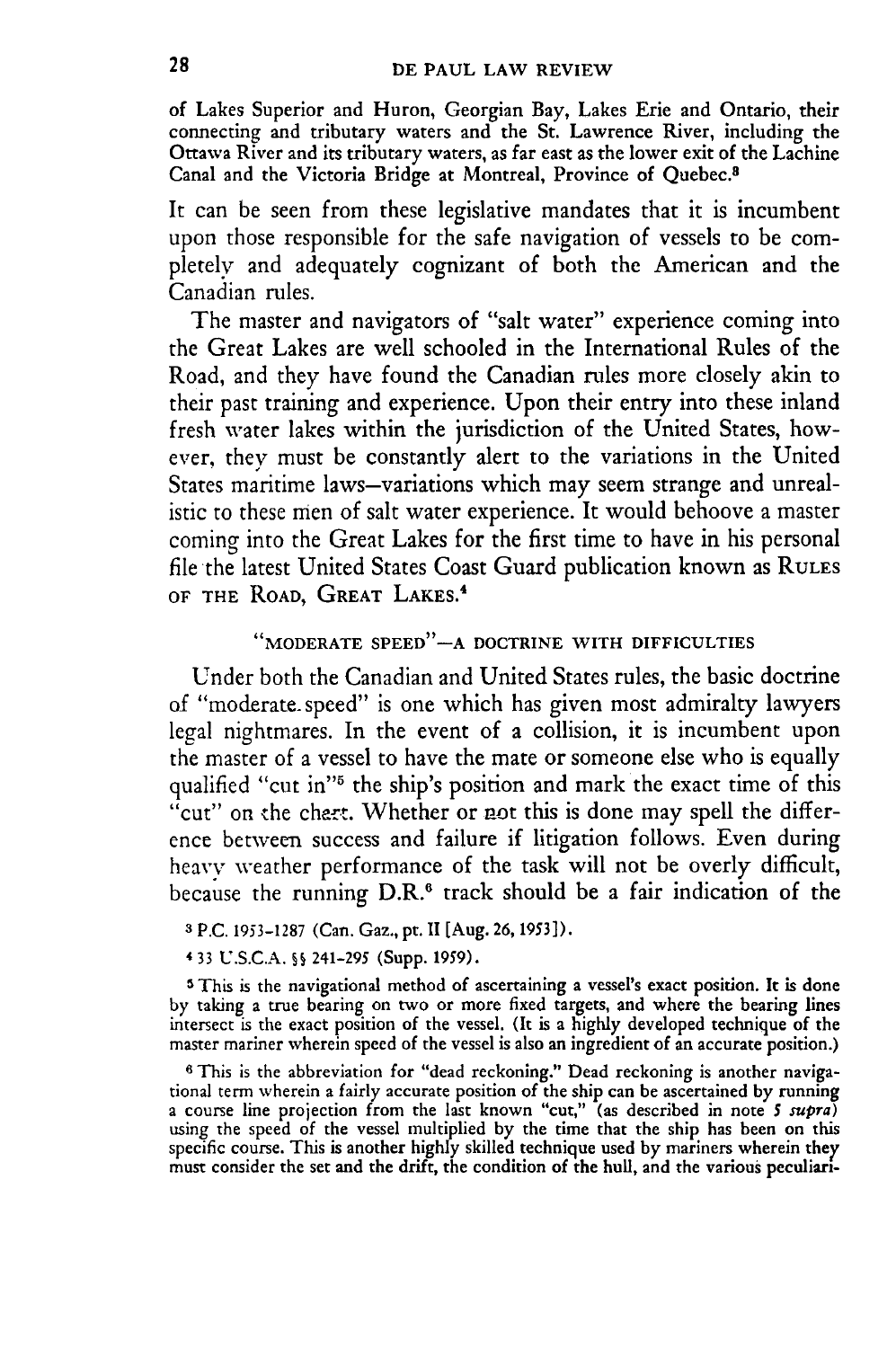ship's exact position. Immediately following a collision at sea, however, this simple duty may be neglected with the onset of emotions and the natural reaction of "first things first."

The experienced mariner must be extremely familiar with the judicial interpretation of rule **15** of the Great Lakes Rules, which is worded as follows:

Every vessel shall, in thick weather, by reason of fog, mist, falling snow, heavy rainstorms, or other causes, go at a moderate speed. A steam vessel hearing, apparently not more than four points from right ahead, the fog signal of another vessel shall at once reduce her speed to bare steerageway, and navigate with caution until the vessels shall have passed each other.<sup>7</sup>

The cases interpreting the Canadian and United States rules have been extremely consistent in their inquiry as to whether, under conditions of "thick weather," the vessels were traveling at a "moderate speed." In fact, it will be noted that the following portion of the abovementioned rule 15 is implied in the leading cases $\frac{8}{3}$  in the United States: "A steam vessel hearing, apparently not more than four points from right ahead, the fog signal of another vessel shall at once reduce her speed to bare steerageway. **.. "**

The Canadian counterpart of rule 15 is Canadian rule 16, which has been established as follows:

(a) Every vessel, or seaplane when taxi-ing on the water, shall, in fog, mist, falling snow, heavy rainstorms or any other condition similarly restricting visibility, go at a moderate speed, having careful regard to the existing circumstances and conditions.

(b) A power-driven vessel hearing, apparently forward of her beam, the fogsignal of a vessel the position of which is not ascertained, shall, so far as the circumstances of the case admit, stop her engines, and then navigate with caution until danger of collision is over.<sup>9</sup>

The above statutes in no way indicate a discretionary act on the part of the master of a vessel. The simple Anglo-Saxon word "shall" is used and used purposely by the legislatures. This is a mandatory act on the part of the master of the ship. Scheduling of arrival time

ties of the specific vessel. On most vessels today a dead reckoning tack is kept by a mechanical device which calculates the various elements which have been mentioned above.

**<sup>7</sup>**33 U.S.C.A. § **272** (Supp. 1959).

<sup>8</sup> City of Chicago v. Goodrich Transit Co., 199 Fed. 112 (7th Cir. 1912); Erie **&** Western Transp. **Co.** v. City of Chicago, **178** Fed. 42 (7th Cir. 1910); The Leland Case, <sup>19</sup>**Fed. 771** (N.D. **IM.** 1884).

**<sup>9</sup> P.C. 1953-1287** (Can. Gaz., **pt. II, rule 16 [Aug. 26, 1953]).**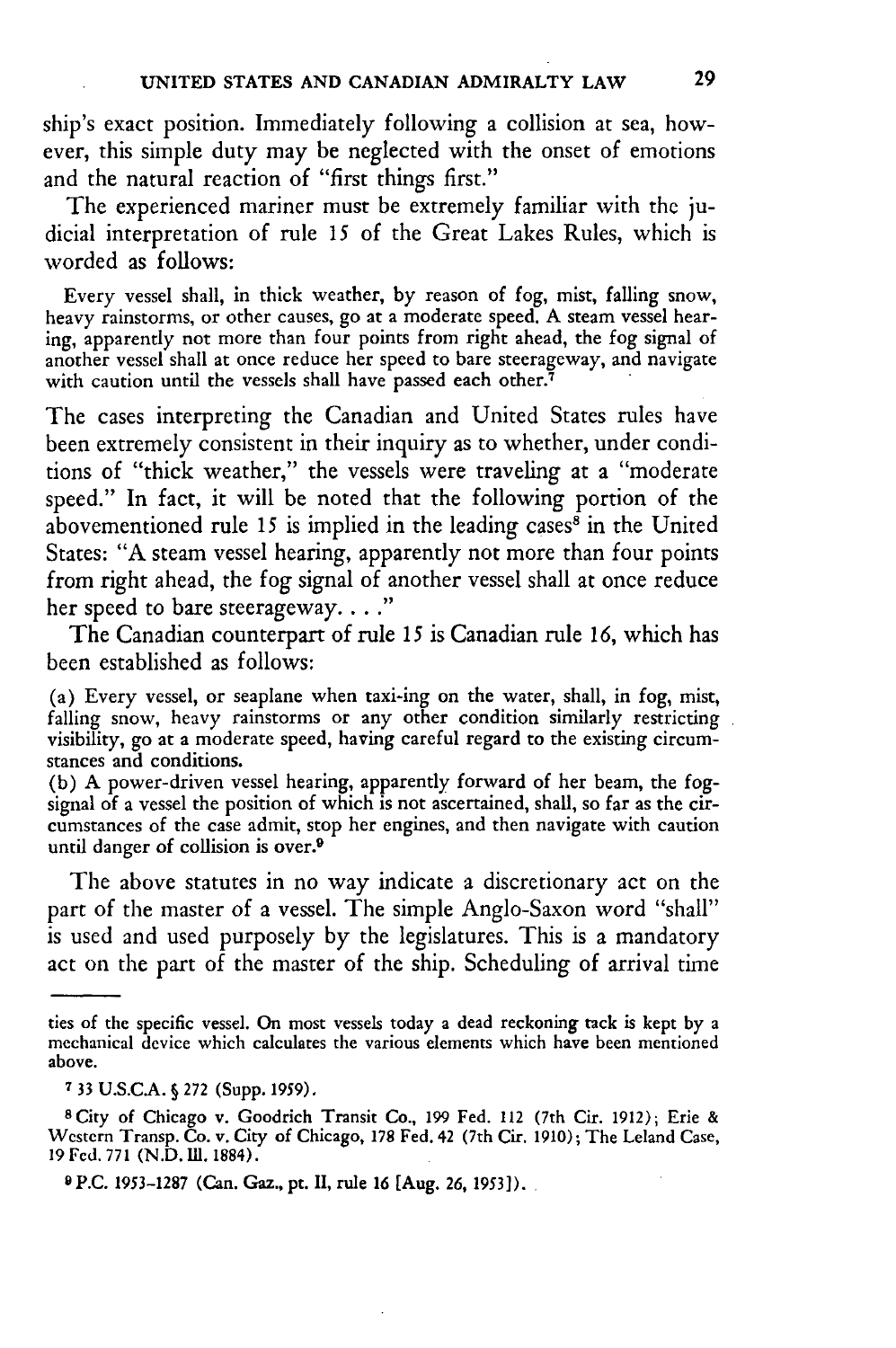and consideration of the operational cost of the particular vessel must yield to this absolute requirement.

#### **FOG SIGNAL DISCREPANCIES**

In connection with the last mentioned "moderate speed" rules of both Canada and the United States, some attention should be paid to the reference in both laws to "the fog signal" of another ship. Just what constitutes a fog signal is a point of disagreement between the Canadian and American rules. Subsection (a) of rule 14 for the Great Lakes prescribes the fog signal of a steam vessel as follows:

**..** shall sound at intervals of not more than 1 minute three distinct blasts of **her** whistle.1o

Whereas, Canadian Rule 15 C(i) (which is identical to rule *15* C (i) of the International Rules") states the following as the required fog signal:

... shall sound at intervals of not more than 2 minutes a prolonged blast.<sup>12</sup>

The basic purpose of these fog signals is to communicate the status of one vessel to another; through stare decisis and the rules themselves, these fog signals are used when the other vessel can not be seen. It is obvious from the cursory reading of the above rules, however, that there is a significant legal difference between them in this aspect: The Canadian (and International) rule prescribes not more than a two minute interval, and is very specific in the type of blast; whereas, under the Great Lakes rule the interval is not more than one minute, and three distinct blasts are required. The master must know these differences and must insist that they are religiously adhered to while navigating the Canadian waters and the Great Lakes. An hour or two conference among the ship's officers concerning these particular rules may mean the difference between a successful and a financially disasterous voyage.

As early as 1869 the importance of correct and accurate fog signals was established by the United States Supreme Court in *The Pennsylvania* case. This decision has been -the outstanding guidepost for mariners and American admiralty lawyers in their search for safety at sea. This case, which brought into play both the United States

```
10 33 U.S.C.A. s 271 (a) (Supp. 1959).
11 33 U.S.CA. 5 145m (c) (i) (Supp. 1959).
12 P.C. 1953-1287 (Can. Gaz., pt. II, rule 15 (c) [Aug. 26, 1953]).
```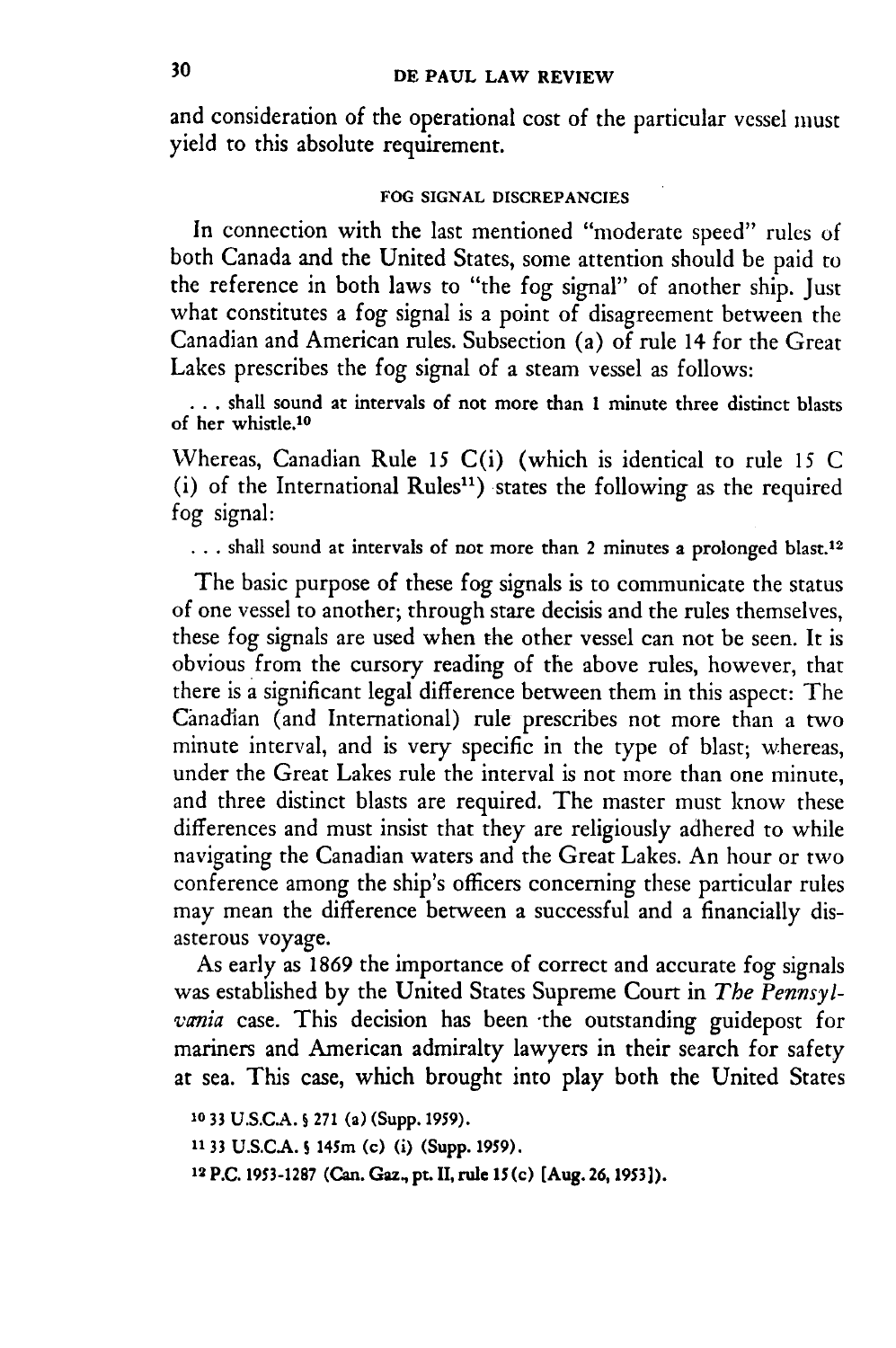and British rules of navigation, involved the following facts: The collision occurred in a thick fog about 200 miles from Sandy Hook in the track of outward and inward bound vessels. A British bark, underway, with way upon her, was ringing her ship's bell instead of giving the proper signal on her foghorn. This indicated to other ships in the area, in accordance with the rules at that time, that this particular ship was at anchor. However, the bark was moving through the water with a lashed helm. It was her duty to blow a foghorn in accordance with the International Rules of the Road, but instead she was ringing a bell; she was giving a false signal; she was not communicating her correct status to the ohter vessels in the area. The Pennsylvania, a British steam propeller, was proceeding through the fog, sounding proper fog signals but in direct violation of the "moderate speed" doctrine which has been previously discussed.

*The Pennsylvania* case established, although it has been modified and distinguished by later cases, the "basic fault" doctrine of American admiralty law. The Court announced the doctrine in these words:

[When] a ship at the time of collision is in actual violation of a statutory rule intended to prevent collisions, it is no more than a reasonable presumption that the fault, if not the sole cause, was at least a contributory cause of the disaster. In such a case the burden rests upon the ship of showing not merely that her fault might not have been one of the causes, or that it probably was not, but that it could not have been. Such a rule is necessary to enforce obedience to the mandate of the statute **.... <sup>13</sup>**

This case created for the Admiralty practice, a rebuttable presumption of fault once it is established that the ship or ships in collision were in violation of one of the statutory rules which are designed to prevent collision. Therefore, it is of extreme importance that the mariner realize that if, at the time of a collision, he is in violation of any of these rules, his ship is then "cast" in fault and it becomes incumbent upon him to show "not merely that her fault might not have been one of the causes, or that it probably was not, but that it could not have been."14

The above case further points out the supremacy of the legislative intent manifest in rule 14 (a) of the Great Lakes Rules. It is not the duty of the Judiciary to substitute its judicial wisdom for the considered intent of Congress. Further, the Court could not, following

1 3The Pennsylvania, **86 U.S. 125, 136 (1873).** 14 *Ibid.*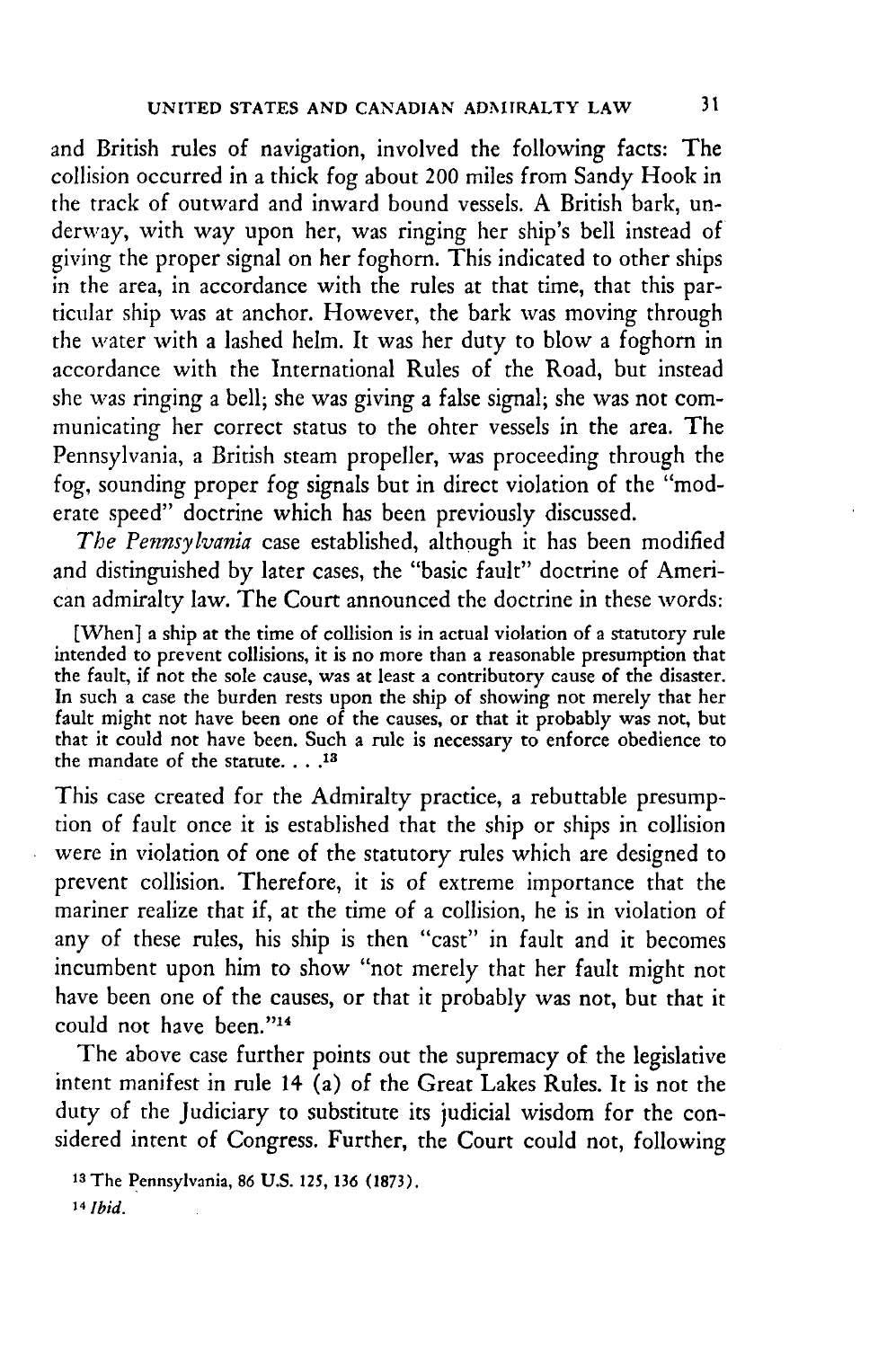the strict interpretation of the statute, admit the validity of an equivalent signal for that which the statute had made a positive requirement.

**THE "GENERAL PRUDENTIAL" AND "SPECIAL CIRCUMSTANCE" RULES**

After having established the origin of the basic fault doctrine as presently found in the admiralty jurisprudence of America, it is only fitting and proper to consider the "General Prudential" and "Special Circumstance" Rules, misconception of which seems to have permeated the thinking of so many of the master mariners. In many collision cases the master mariner seems to rely on these two so-called exceptions to the rules of the road to justify his course of action. This concept of an "exception" to the rules makes it extremely difficult for counsel to establish with the court that these two rules are either expressly applicable, depending on the facts, or not applicable considering all the circumstances.

Rule 27 of the Great Lakes Rules (Canadian rule **27),** the so-called "Special Circumstance Rule," is worded as follows:

In obeying and construing these rules due regard shall be had to all dangers of navigation and collision and to any special circumstances which may render a departure from the above rules necessary in order to avoid immediate danger.<sup>15</sup>

The "General Prudential Rule" embodied in rule **28** of the Great Lakes Rules (Canadian rule **29)** is worded as follows:

Nothing in these rules shall exonerate any vessel, or the owner or master or crew thereof, from the consequences of any neglect to carry lights or signals, **...** or of a neglect of any precaution which may be required **by** the ordinary practice of seamen, or by the special circumstances of the case.<sup>16</sup>

It will be noted from the wording of these rules that had the courts so desired, they could have vitiated all the rules and allowed the exception to be the rule, rather than the rule itself.

The courts have narrowly construed these rules, and have stated in many cases that the Special Circumstance Rule will not excuse a violation of the plain mandate of the more specific rules even though the master may sincerely believe that his course of action was more prudent, under all the circumstances, than the specific provisions of the rules.<sup>17</sup> It has been held that when construing and obeying these rules<sup>18</sup>

**15 33 U.S.C.A.** § **292** (Supp. **1959).**

**16** 33 **U.S.C.A.** § **293** (Supp. **1959).**

<sup>17</sup> Stevens v. United States Lines Co., 187 F. 2d 670 (1st Cir. 1951); United States v. Woodbury, 175 F.2d 854 (1st Cir. 1949); Pure Oil Co. v. Fred B. Zigler, 105 F. Supp. 121 **(E.D.** La. **1952).**

**18The** courts, when discussing the navigational *rules of the road,* use the unique concept of "these rules." Through custom and tradition they refer to all the *rules of*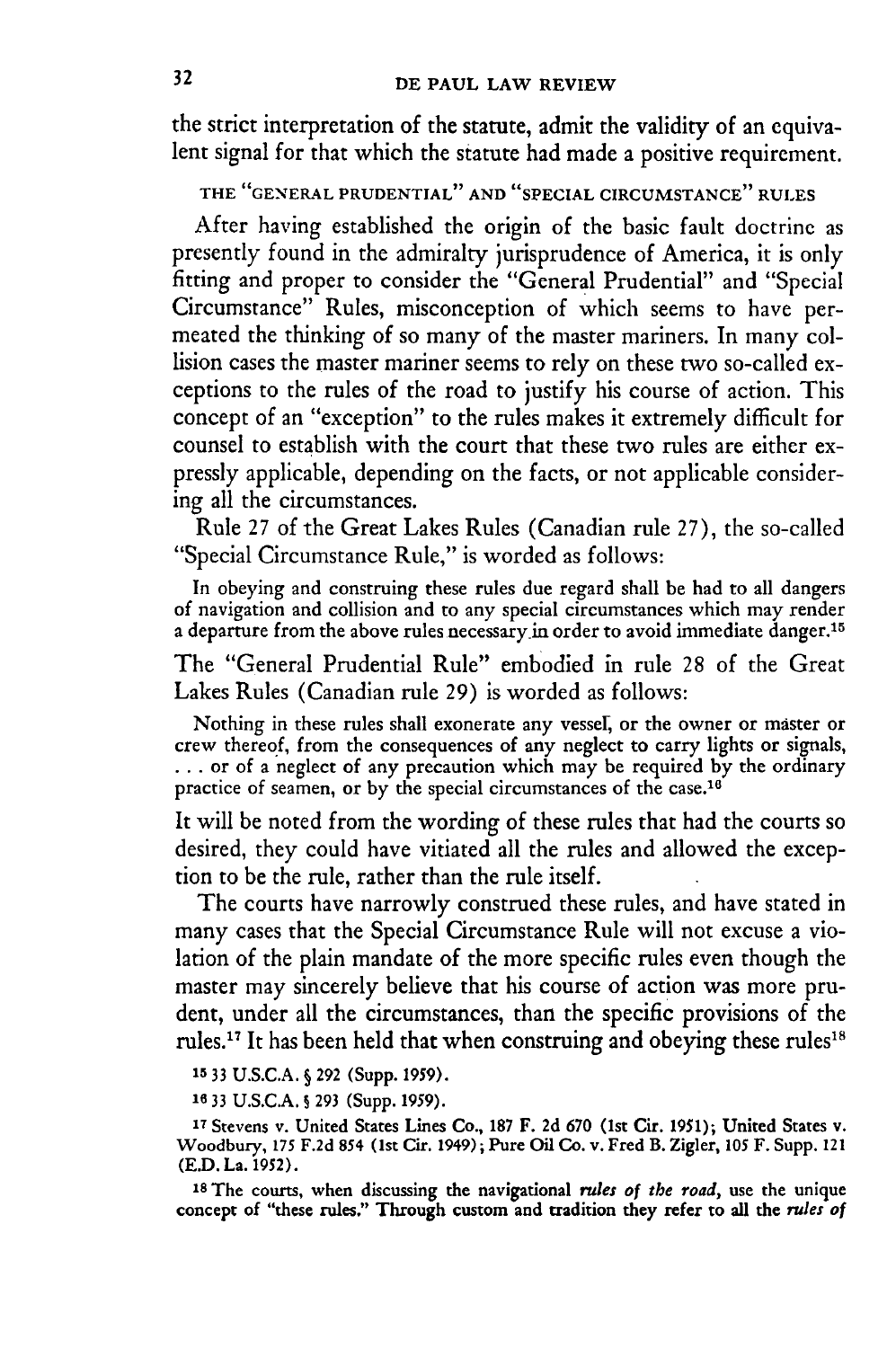due regard must be had to all dangers of navigation and to any special circumstances in any particular case which may render a departure from them necessary in order to avoid immediate danger. However, it is categorically noted that the burden of proof must be carried **by** the master alleging that he was justified in departing from the specific rules. It has further been held that not only must the master establish, at the time of departure, that it was necessary in order to avoid immediate danger, but also that the course adopted was reasonably calculated to avoid that danger.<sup>19</sup>

In the light of this Special Circumstance Rule we must consider the ruling of the Court in *The Pennsylvania* case that when a vessel has committed a positive breach of statute, she must show not only that probably her fault was not a cause of the disaster, "but that *it could not have been. '29* This simply means that the course of action taken **by** the master, when departing from the more specific rules, must not or could not have been the contributing cause of the collision.

**A** master is bound to obey the rules, and he is entitled to rely on the assumption that the other masters will do the same; if he departs from the rules, therefore, he does so at his own peril. As early as **1886,** in *The Oregon case*,<sup>21</sup> Justice Brown stated this principle as follows:

The object of this code was to establish a uniform system of rules and regulations, which should be obligatory throughout the world, taking the place of the various and somewhat conflicting usages which had heretofore obtained among maritime nations. As before stated, they are regarded as sufficient protection for a vessel under ordinary circumstances; and one vessel meeting another, whether of the same or different nationality, has a right to a that both are governed by the same laws, and each may regulate her own conduct accordingly. Exceptions to these rules, though provided for by rule *[now Rule* 27], should be admitted with great caution, and only when imperatively required by the special circumstances of the case. It follows that, under all ordinary circumstances, a vessel discharges her full duty and obligation to another **by** a faithful and literal observance of these rules. The power to superadd to them other requirements involves the power to determine what shall be superadded, and in this particular there is room for a great and embarrassing diversity of opinion. Thus, one court might hold that, in addition to displaying the regulation light, a vessel at anchor should swing a torch; another, that she should ring a bell; another, that she should blow a horn, beat a drum, or fire a cannon, and

33

*the road* in this phrase. Sometimes **it** is most difficult to follow their reasoning when these general terms are used instead of more specific consideration of a particular rule.

**<sup>19</sup>** States **S.S.** Co. v. Permanente **S.S.** Corp., **231 F.2d 82 (9th** Cir. **1956);** British Transport Comm'n v. United States, **230 F.2d 139** (4th Cir. **1956);** Buckeye **S.S.** Co. **v.** Union **Towing &** Wrecking Co., **68** F. Supp. **749 (N.D.** Ohio **1946).**

**<sup>20</sup> The Pennsylvania, 86 U.S. 125 (1873). (Emphasis added.)**

**<sup>21</sup> The Oregon, 158 U.S. 186 (1895).**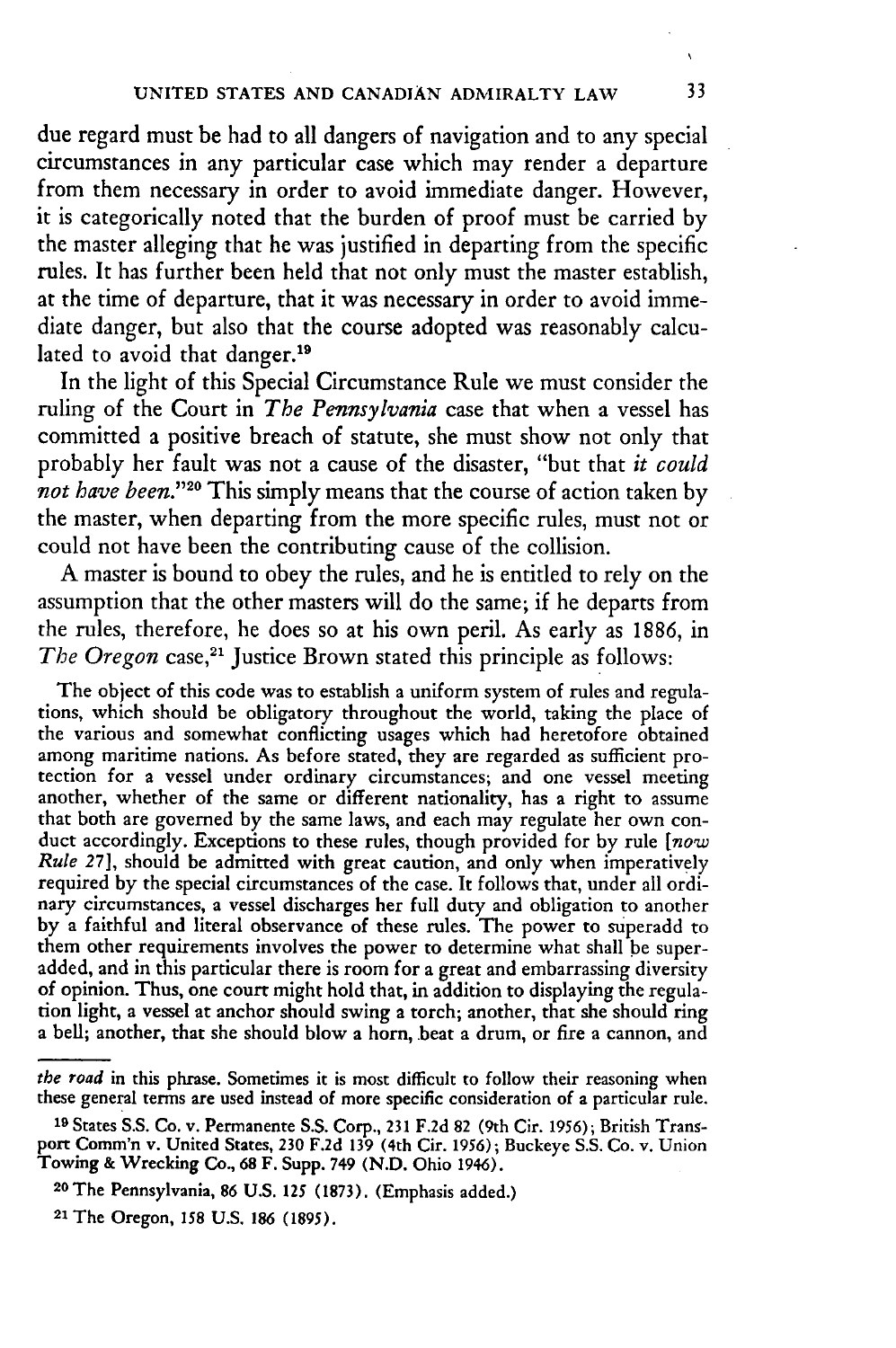the result would be that a lookout would never know when he had performed his full duty to an approaching vessel.  $\ldots$ .<sup>22</sup>

It can be seen that the courts have been adamant in their thinking and rationale concerning a departure from the specific rules. Thus, it is of vital importance that it be understood, in the purview of *The Pennsylvania* and *Oregon* cases, how this Special Circumstance Rule may be used and used properly. It might be said that under the socalled "rare exception" and "special circumstances," a variation from the specific rules may be made when, under all the circumstances considered as a whole, the situation is in fact one of special consideration. Perhaps one of the best examples would be that of a vessel when maneuvering into position alongside of its pier; that situation would present a peculiar problem to which the specific rules could not logically apply. Also, a third vessel entering into a two vessel passing or crossing situation could well create "circumstances" requiring special action. And the presence of an obstruction in the water, which could prevent normal maneuvering, has been held a special circumstance, thereby excusing the vessel from following the more specific rules literally.<sup>23</sup>

In rule 28 quoted above, and known as the "General Prudential Rule," there is, in a sense, a repetition of the "Special Circumstance Rule."<sup>24</sup> But it should be noted that this rule goes further and makes it clear that the specific rules are not a complete and comprehensive code of navigation, but rather that the basic thesis of "good seamanship" is still required. And it should be added that the term "good seamanship" is not as nebulous as one might think, for it is defined by custom and case law.

## **THE** ROLE OF **NEGLIGENCE IN** MARITIME LAW

It has been shown that a violation of a specific rule at the time of collision will raise a presumption of fault. The time-honored concept of "negligence" in general, however, as well as the above-mentioned non-compliance with the rules, is a ground upon which to establish liability. "Negligence" at sea does not differ fundamentally from

22 **Id.** at 202.

**<sup>23</sup>**The Hoyt Case, 136 Fed. 671 (D.N.J. **1905);** Cusumano v. The Curlew, **105** F. Supp. 428 **(D.** Mass. **1952).**

24 Stevens v. United States Lines Co., 187 F. 2d 670 (1st Cir. 1951); United States v. Woodbury, **175** F. 2d 854 (1st Cit. 1949); Pure Oil Co. v. Fred B. Zigler, **105** F. Supp. 121 **(E.** D. La. **1952).**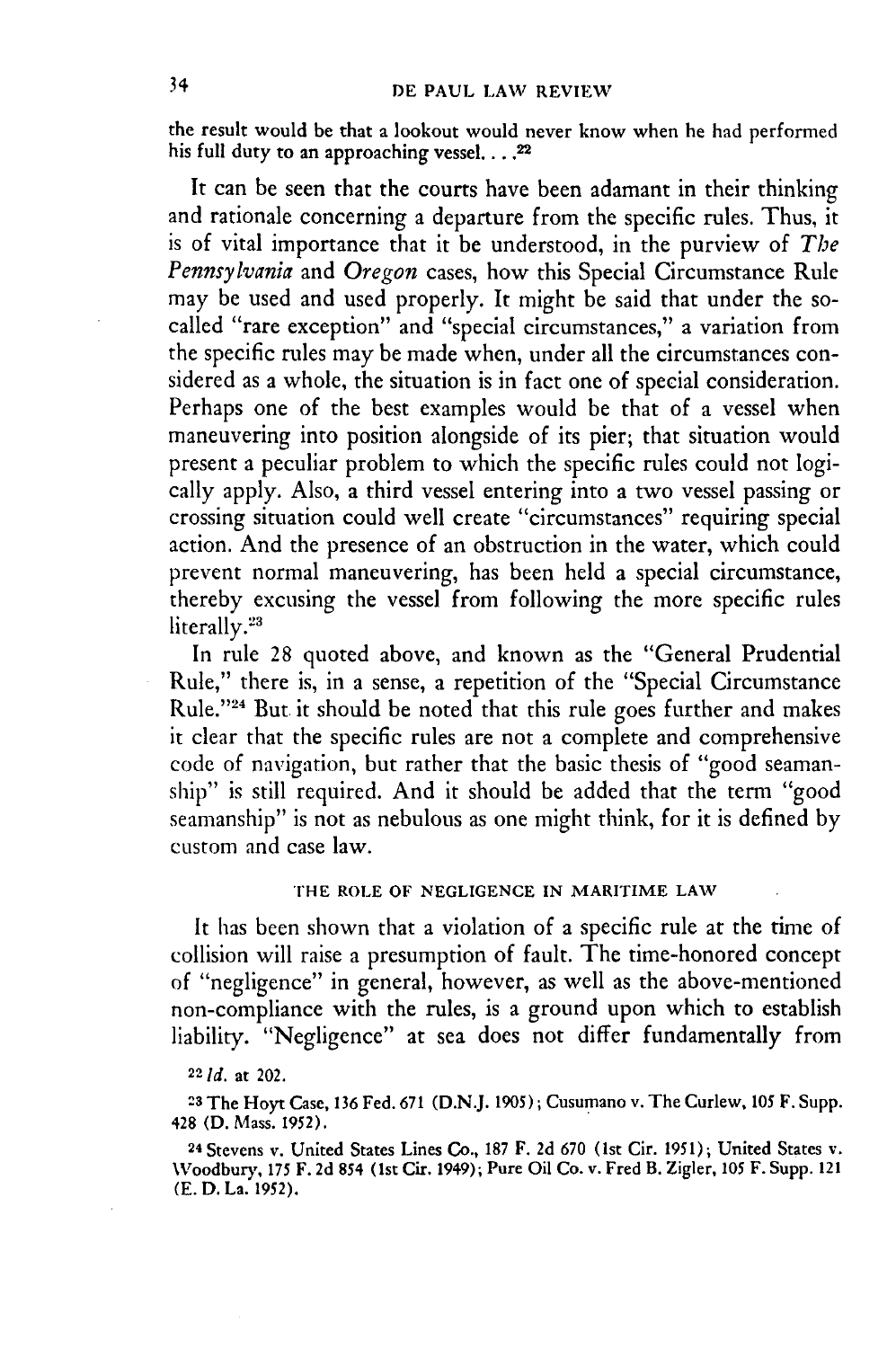negligence ashore. It may **be** defined briefly as a correlative of the very vague standards of "due care" or "good", or "prudent" seamanship which appear again and again in our case law. **A** good example of this is the situation when two vessels pass in close quarters: The suction causes the smaller vessel to move toward the larger, and a collision is the direct outcome of this close quarter maneuvering. The standards of "prudent" and "good" navigation would require that the speed through the water be reduced in close quarters to avoid this inevitable result, but nowhere in the rules is this specifically covered. Similarly, the rules hold no positive requirement as to lookouts, but one of the surest ways for a vessel to inculpate herself is to neglect to post look- $0.01$ rs.  $25$ 

An extremely interesting relationship between the rules and this general concept of negligence is found in *United States v. Woodbury.26* In this case the United States submarine Sea Owl, diving in a designated restricted area, fouled her periscope and superstructure with the fishing gear of the trawler vessel, Ariel. This diving area was governed by Inland Rules of the Road, which do not require any indication that the vessel is trawling, in contradistinction to the International Rules, which require that a trawler display a basket signal so as to advise her status of trawling to vessels approaching.<sup>27</sup> The fishing vessel, knowing that she was in inland waters, did not display such signal. The submarine Sea Owl was not aware of this "trawling status" and was forced to make a quick dive to avoid collision. The nets of the trawler were caught on the periscope sheers and destroyed.

The Court established negligence on the part of the fishing trawler, reasoning that "good seamanship" would have required her to display the basket or some other device to advise approaching vessels of her trawling status condition. The Court held the fishing trawler libale despite the lack of any statutory mandate requiring this display of signals. This principle was stated succinctly as follows:

It does not follow, however, that the Ariel was free from fault in flying no signal whatever to indicate the activity in which she was engaged at the time and place of the collision, for mere literal compliance with a specific rule of navigation is not always and under all circumstances enough to exonerate a vessel from fault. This is so for the reason that article 29 of the Inland Rules, 33 U.S.C.A. 221, which although general in its language is just as much a

25 Stevens v. United States Lines Co., *supra* note **24.**

**26175** F. **2d** *854* (1st Cir. 1949).

**2733 U.S.C.A. S 145g (e)** (iii) (Supp. **1959).**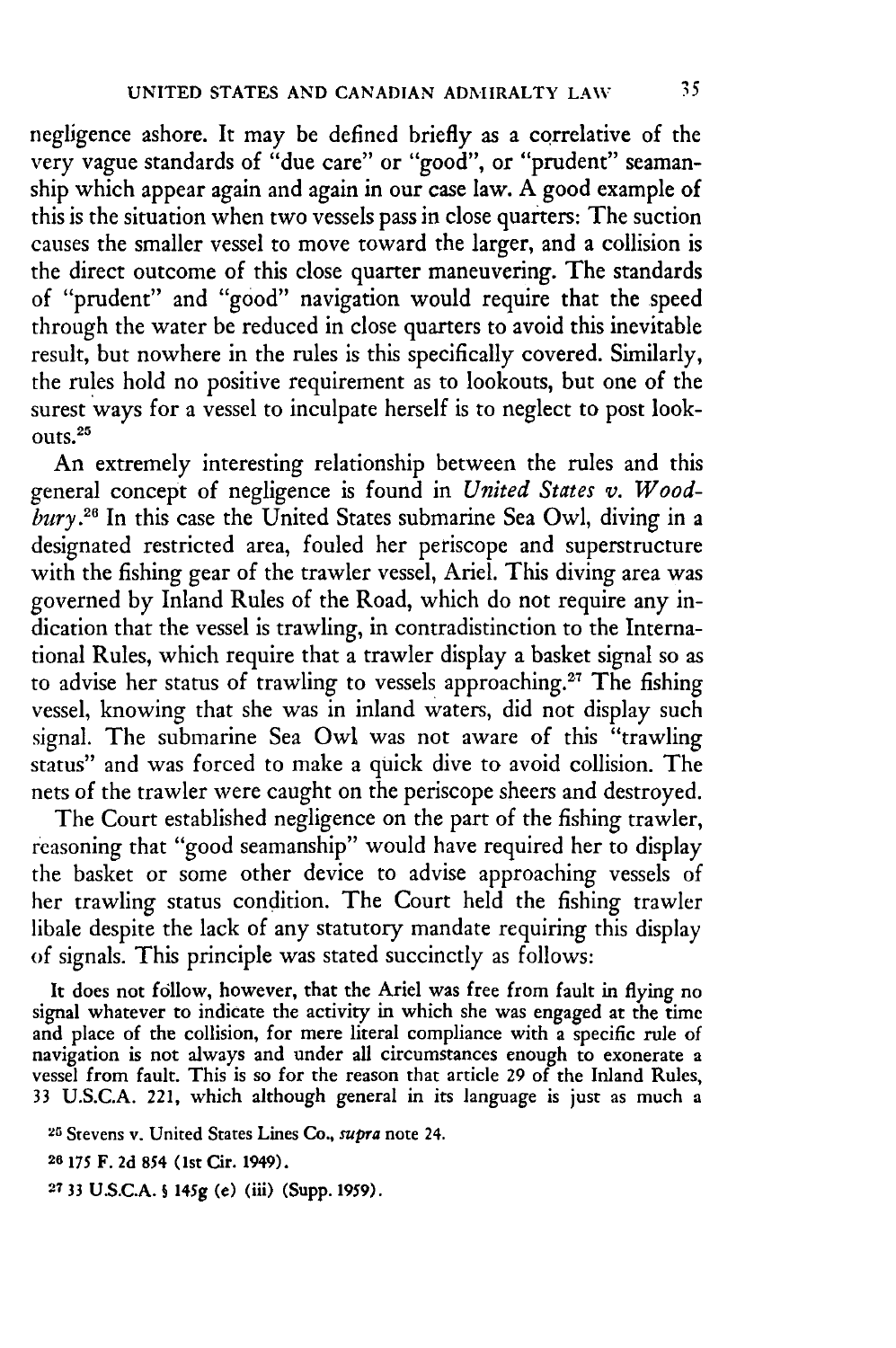statutory command as the rules couched in more specific terms, provides in pertinent part:

"Nothing in these rules shall exonerate any vessel, or the owner or master or crew thereof, from the consequences of any neglect to carry **. . .**signals... or **...** neglect of any precaution which may be required **by** the ordinary practice of seamen, or **by** the special circumstances of the case."

This rule requires, in addition to bare compliance with the literal provisions of some specific rule, the adoption either of such additional precautions as it is the ordinary practice of seamen to take in a particular situation, or of such additional precautions as the special circumstances of the particular case demand.<sup>28</sup>

The view of the Supreme Court in this subject area is perhaps best exemplified in these words from *The Oregon* case:

Undoubtedly, where the circumstances of the case are such as to demand unusual care, such care should be exercised. . **.** .The Code, however, is supposed to make provision for all ordinary cases.<sup>29</sup>

It is under the general negligence doctrine that the newest and most misunderstood aid to safe navigation finds its logical place. The reference here is to the electronic marvel known as radar. The rules do not as yet speak specifically on this important topic, but the case law approaches the use and the possession of radar under the general concept of negligence. The possession of radar is not of itself required, but it. is this author's opinion that in the not too distant future, radar **will be** considered an indispensable constituent of the seaworthy vessel, and will be incorporated into the statutory requirement much tihe same as the running lights, mast head lights, prescribed whistle, and fog signals.<sup>30</sup> It is interesting to note that the United States Coast Guard has established that after May **1, 1962,** every radar equipped vessel of **300** gross tons and over which is issued a Certificate of Inspection for navigation on ocean, coastwise, or Great Lakes waters shall have in its required complement of deck officers (including the master), only officers who have qualified as "radar observers."31

## THE DILEMMA OF RADAR

The general area of radar has come beofre our admiralty courts indirectly under the aegis of any added obligation to use radar once it has been installed on the vessel. This thinking has manifested itself in *The Medford*<sup>32</sup> the ship in that case was equipped with radar but

**<sup>28</sup>**United States v. Woodbury, **175** F. 2d *854,* 861-862 (1st Cir. 1949).

**<sup>2</sup> <sup>9</sup>**The Oregon, 158 U.S. 186, 201 **(1895).**

**<sup>30</sup>** Anglo-Saxon Petroleum Co. v. United States, **88** F. Supp. **158 (D.** Mass. 1950).

**<sup>3125</sup>** Fed. Reg. **3969 (1960).**

**<sup>32</sup> 65** F. Supp. 622 (E. **D.** N.Y. 1946).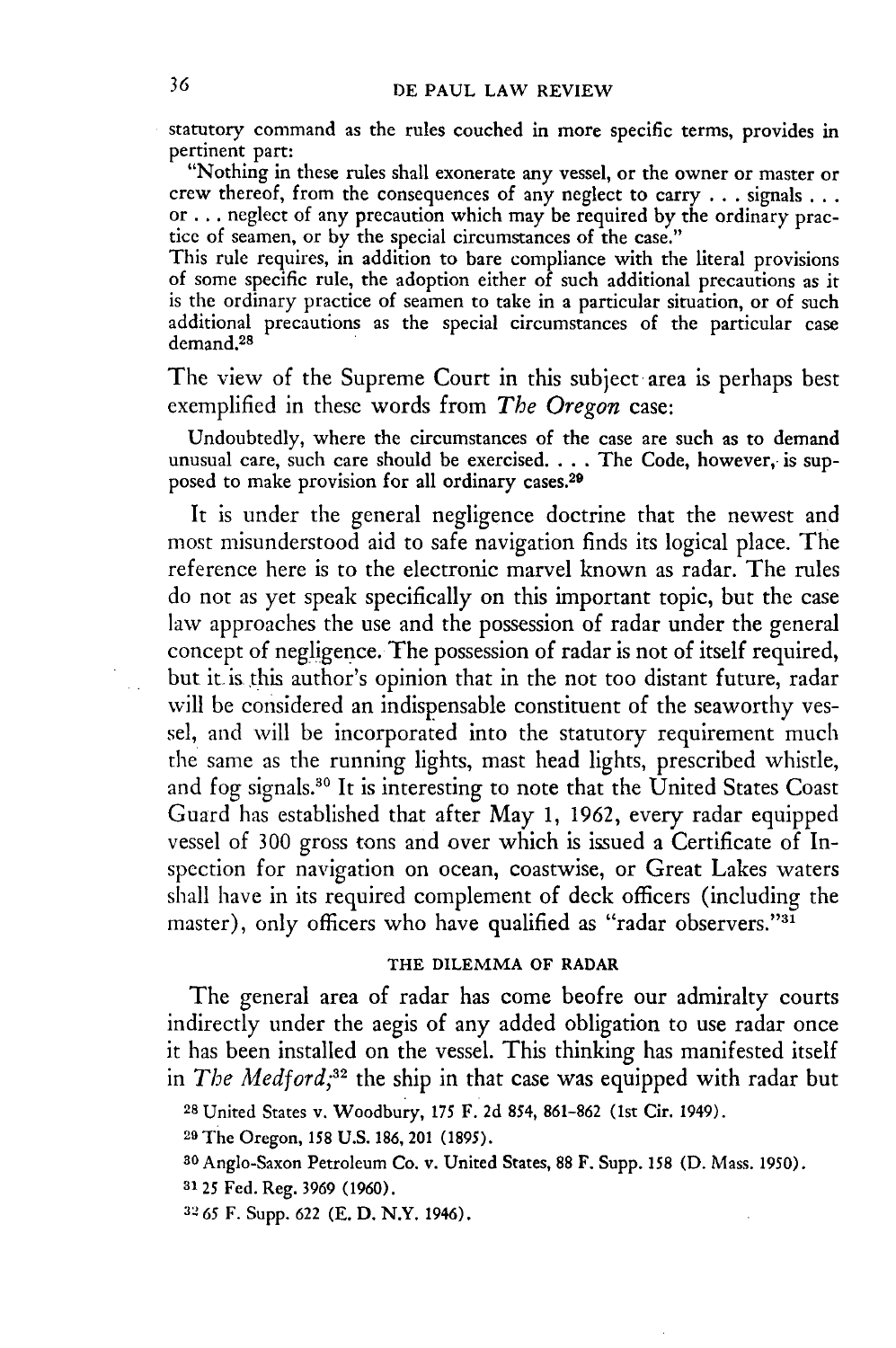did not, in prudence, make use of it. The Medford steamed into a fog bank without activating its electronic gear and was held at fault for this "negligent act of omission." It has been argued in many quarters that the shipowner who equips his vessels with radar is held to a greater degree of liability in the event of a subsequent collision, than his counterpart who does not see fit to provide this technical advantage. It is suggested that this interpretation could be a deterrent to the increased use of radar without a mandatory rule requiring its installation; the courts have actually discouraged, and in some sense "penalized," the shipowner who installs radar for the safety of his ship.

Many of the first cases discussing this question of possession and use of radar have stemmed from collisions during the convoy operations of World War II. In *United States v. The Australia Star,33 a* vessel was held at fault for failing to keep another vessel under radar observation after she herself had turned on her running lights. The court seems to indicate that The Australia Star, having established radar contact, was negligent in failing to continue to plot and analyze the course and speed on The Hindoo (the other vessel involved). In the exact words of the court:

Had her master contined to call for radar reports, the information so obtained should have suggested to him that his assumption that the Hindoo could and would keep out of the way was incorrect and might have enabled him to take some avoiding action.<sup>84</sup>

From this and various other cases it can be seen that if the vessels had not been equipped with radar, their obligation and responsibility to use this device would not have been raised before the court.

The courts have extended the age-old doctrine of seaworthiness into the field of radar. This question was not on all fours in the Timur Fishing Corp. case.<sup>35</sup> Judge Aldrich pointed out the doctrine of seaworthiness and its relationship to the possession and maintenance of radar in the following words:

Therefore I would not find her unseaworthy to have a radar that was less than **100%** perfect, so long as its limitations were apparent and known. Installation and maintenance difficulties would have been involved-to have placed the radar screen so that no blind spot existed.8s

**83 172 F. 2d. 472 (2d Cir.** 1949).

**34** *Id.* at 475-476.

**35** Timur Fishing Corp. v. Cap'n Bill, Inc., **160 F.** Supp. *563* **(D.** Mass. 1958).

**86** *Id.* at **564.**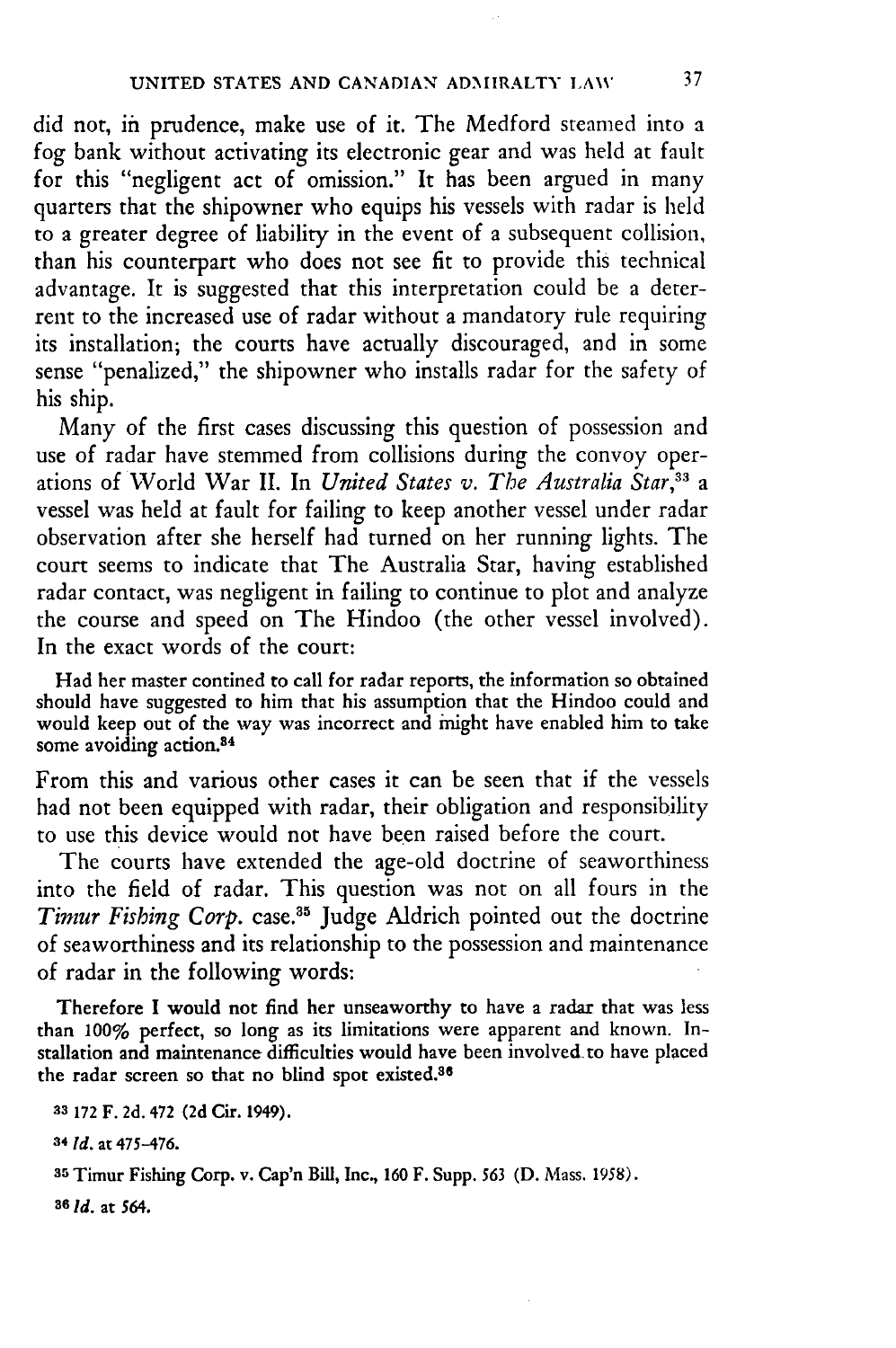Another court's attitude is found in *British Transport Comm'n v. United States <sup>7</sup>*

At this point it is well to refer to the Duke's radar. Its use would have avoided the collision and its unavailableness was due to neglect of repair. There was ample warning-a day or two-of its disrepair. Had it been in operation, the situation so urgently demanding its services, omission to use it would clearly have been negligence. However, as the Duke of York's excessive speed was the predominant fault leading to the collision, it is not necessary in this case to pass upon the question of whether or not, in the absence of statute requiring radar, a lack of diligence in maintaining existing radar facilities is negligence.<sup>38</sup>

From these leading cases one could possibly conclude that both the Judiciary and those responsible for the safe navigation of vessels need a statutory enactment covering this most important subject. The Canadian rules and the American Great Lakes rules require

that fog signals be used only "whenever there is thick weather by reason of fog, mist, falling snow, heavy rainstorms, or other causes, whether by day or by night. . . . <sup>39</sup> The crossing signals as required by these rules are to be used only when the vessels are visible to each other. As has been pointed out previously, the primary purpose of fog signals is to advise other vessels of the status of all vessels in the vicinity. After this status has been ascertained, the master is then called upon to make his prudent judgment as to his course of action within the purview of "good seamanship" and "due care." Assuming that radar, with competent interpretation of its electronic signal, lifts the veil of "thick weather," thereby placing the various ships in the status of perfect visibility, one is faced with the problem of being caught on both horns of a dilemma: On one horn, if a client whose ship has radar is advised to follow the statutory rules requiring execution of the fog signal, one is forced to the conclusion that a ship visible on radar is really not "visible." On the other horn, **if** a client is advised to completely ignore the statutory requirement of the fog signal, based upon the assumption that the vessel is "visible" on the radar screen, in the event of collision the client is cast in fault under *The Pennsylvania* doctrine.40

A very recent case, *Weyerhaeuser S. S. Co. v. United States,41*

**<sup>37</sup><sup>230</sup>**F. 2d 139 (4th Cir. 1956); Petition of the United States, 131 F. Supp. 712, 717 (E. D. Va. **1955).**

**a8 Id.** at 142.

**<sup>39</sup>33** U.S.CA.. **S** 271 (Supp. 1959).

<sup>40</sup> The Pennsylvania, **86 U.S. 125 (1873).**

41 174 F. Supp. **663** (N.D. Cal. **1959).**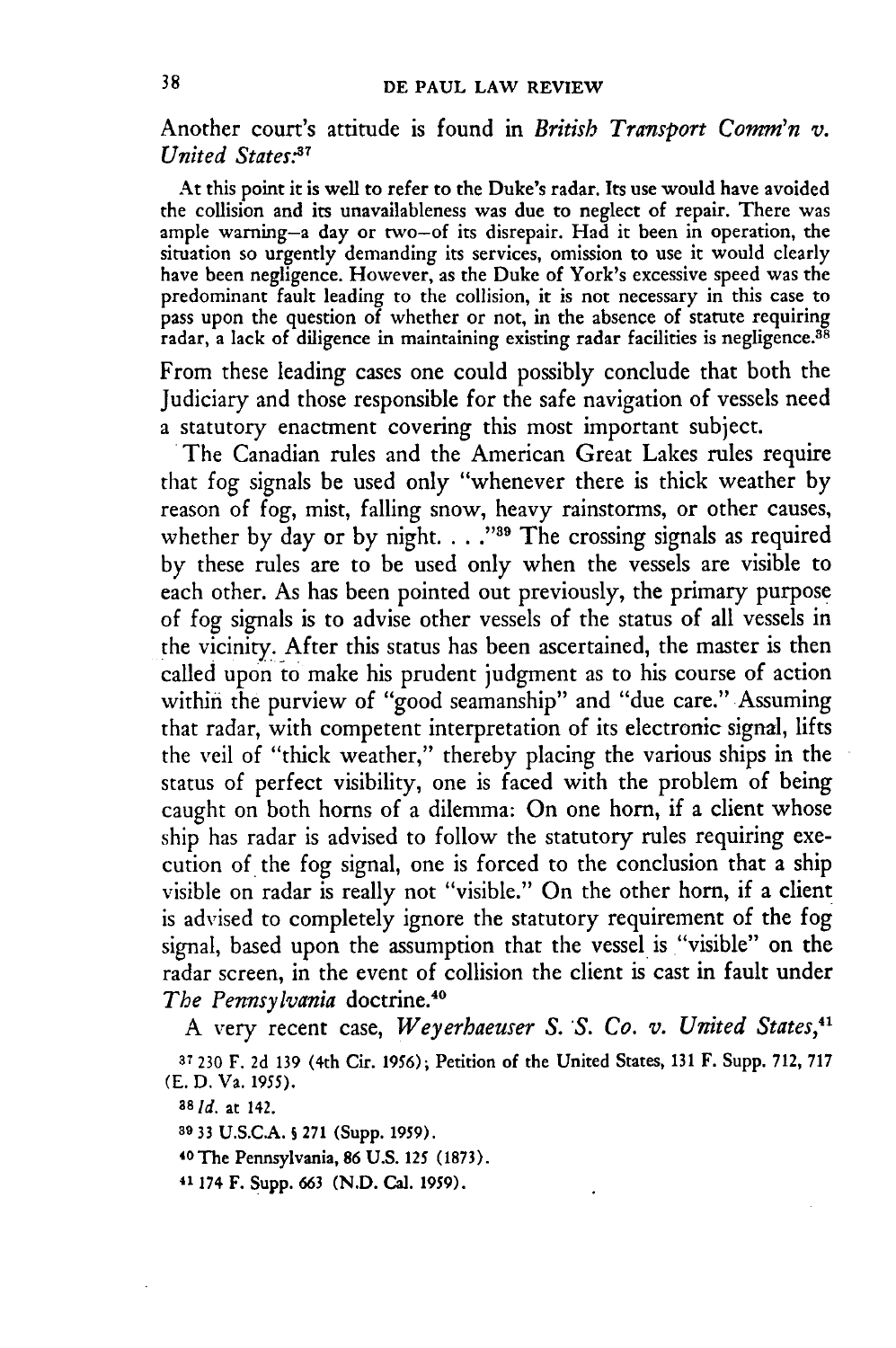has discussed the very point of liability set out above. In *Weyerhaeuser,* two vessels, both having radar and using it to observe each other, managed to use this radar observation to bring themselves to the exact same position at the same time in collision; this is known as a radar assisted collision. During the course of maneuvering into collision, one of the vessels made at least one or two course changes, while the other one made three course changes. These vessels were heading towards each other and during the time of their radar observations, one of the vessels changed course to port while the other one made three course changes to starboard based on its radar observation.

Rule 18 of the Great Lakes rules provides: "When two steam vessels are meeting end on, or nearly end on, . . . each [vessel] shall alter her course to starboard so that each shall pass on the port side of the other. '42 The record discloses that one of these vessels, after detecting the other, changed her course to starboard in accordance with this rule 18, but the other vessel, knowing this course change, managed to turn to port, thereby bringing her back on a collision course. The principle of this case is quoted as follows:

Rule 18, written before the advent of radar as an aid to navigation, specifically refers to instances in which the vessels or their lights are visible to each other. This court can see no reason why its application should not extend to a situation in which two vessels *"see" each other by radar.*

It is argued that under the conditions of the instant case a right turn was not warranted because neither vessel could know that the other had radar and abide **by** the rules. <sup>48</sup>

The court in answer to the objection that the passing rules do not apply in the fog, further developed its thesis as follows:

But even if the Pacific had not had radar and had maintained a straight course, a right turn by the Weyerhaeuser would have avoided the collision and the same is true if the situation is reversed. Certainly, a left turn was totally unjustified. It is difficult to see how application of Rule 18 under these conditions would have anything but a positive effect upon safety.

Two cases are cited in support of the position that the meeting and passing rules do not apply in fog. Borcich v. Ancich, 9 Cir., **1951,** 191 F.2d 392; The George F. Randolph, D.C.S.D.N.Y. 1912, 200 F.96. Both are' distinguishable from the instant case. In the former, fog made the burdened vessel unable to determine that there was another vessel to starboard, and in the latter, both vessels were uncertain of each other's location in the fog.<sup>44</sup>

#### **42 33** U.S.C.A. **S 282** (Supp. **1959).**

**<sup>48</sup>**Weyerhaeuser S.S. Co. v. United States, 174 F. Supp. **663, 666** (N.D. Cal. **1959).** (Emphasis added.)

*44 Ibid.*